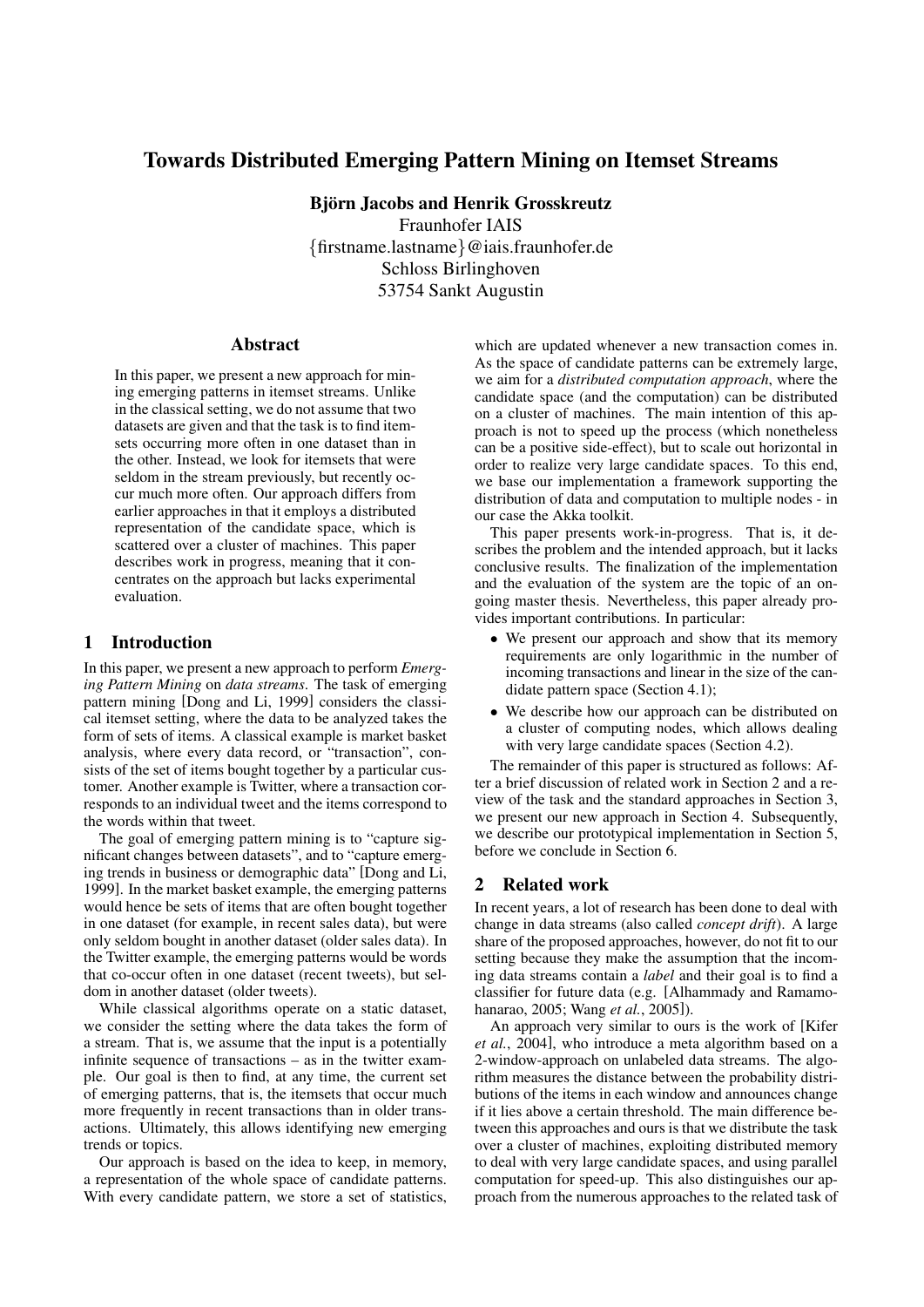itemset mining over data streams [Cheng *et al.*, 2008]. Another approach for parallel item-set mining is the work of [Li *et al.*, 2008]. It differs from our approach in two central ways. First, the algorithm is not designed to work on data streams and second, it only implicitly represents the search space by distributing the database, where our approach represents the search space explicitly.

## 3 Preliminaries

In this section, we provide a formal definition of the task of emerging pattern mining, and describe existing approaches.

#### 3.1 Emerging Patterns and Supervised Descriptive Rule Discovery

Emerging pattern mining [Dong and Li, 1999] belongs to a family of tasks known as *supervised descriptive rule discovery* [Kralj Novak *et al.*, 2009], which also includes the tasks of subgroup discovery and contrast set mining. The input consists of a sequence of transactions  $T_1, \ldots, T_m$ . Every transaction consists of a set of items, i.e.  $T_i$  =  $(i_{i,1}, \ldots, i_{i,N_i})$  where every item stems from a fixed universe of items.

A pattern *P* is also a subset of items, i.e.  $P = i_1, \ldots, i_n$ . We say that a transaction  $T_i$  *contains* a pattern  $P$  if and only if  $P \subseteq T_i$ . The (relative) *support* of a pattern *P* in a sequence of transactions  $DB = T_1, \ldots, T_m$ , denoted by  $supp(P, DB)$  refers to the share of transactions in the sequence containing *P*.

In the classical setting, one is given two datasets *DB*<sup>1</sup> and *DB*2, and the goal is to find patterns that have a noticeably higher support in  $DB_2$  than in  $DB_1$ . This difference in support is measured using some *quality function*, which assigns a real-valued figure to any given pattern. The higher the figure, the more salient the difference in supports is considered. Different quality functions have been proposed in the supervised descriptive rule mining community. One example is the weighted relative accuracy (WRACC) [Lavrac *et al.*, 2004], defined as follows:

$$
WRACC(P, DB1, DB2) =
$$
  
 
$$
supp(P, DB2) \times (1 - p0) - supp(P, DB1) \times p0
$$

Here  $p_0$  is defined as  $\frac{|DB_2|}{|DB_1 \cup DB_2|}$ .

Based on these definitions, the task of *top-k emerging pattern mining* is to find the k patterns having highest quality (or, in case of ties, a set of  $k$  maximum-quality patterns).

## 3.2 The Classical Approach To Supervised Descriptive Rule Discovery

The classical computational approach to supervised descriptive rule discovery is to load the whole dataset into memory and to traverse the search space of candidate patterns. Figure 1 will help illustrating this approach: it shows an example built from the 4 items A, B, C and D. Figure 1(a) shows the dataset and the corresponding search space is visualized in Figure 1(b). In this figure, the candidate patterns are arranged in levels, where every pattern in a level has the same cardinality, i.e. is built from the same number of items.

The different supervised descriptive rule discovery algorithms explore the search space in different ways. Some approaches apply some heuristic search and only explore a subset of the search space [Lavrac *et al.*, 2004], while other approaches exhaustively traverse the complete search space, e.g. relying on some tree traversal algorithm



(b) candidate space

Figure 1: An example dataset and its corresponding candidate space

[Grosskreutz *et al.*, 2008]. Whenever a node is visited, the algorithm computes statistics about the pattern, in particular the support, which allows evaluating the quality of that candidate. The algorithms keeps track of the highestquality patterns during traversal. Once the traversal ends, the top-quality pattern(s) are returned as result.

From the perspective of this paper, the details of these approaches are less important than the fact that for every candidate, these approaches have to compute statistics based on the *whole sequence of itemsets*. Typically, the algorithms will keep the dataset in memory to speedup this task, possibly relying on some efficient data structures[Han *et al.*, 2000; Atzmüller and Puppe, 2006]. This approach is, however, not applicable with *streams* of potentially infinite length.

## 3.3 The Sampling Approach of Scheffer and Wrobel

A completely different approach was proposed by Scheffer and Wrobel [Scheffer and Wrobel, 2002]. The main goal of this approach was to reduce the computation time by trading the exact-solution-guarantee for probabilistic guarantees with fixed bounds on confidence and error. To this end, the paper proposes a randomized algorithm which iteratively (1) draws a sample record, and (2) uses that sample to update the statistics of *all* candidate patterns. Once the algorithm can guarantee, with sufficiently high probability, that a candidate will have low or high quality, it is discarded respectively accepted at runtime. The iterations continue until with sufficiently high probability the k bestquality patterns are found.

# 4 Mining Emerging Patterns in Streams

We will first specify the task we consider, i.e. mining emerging patterns in the setting of data stream: The input consists of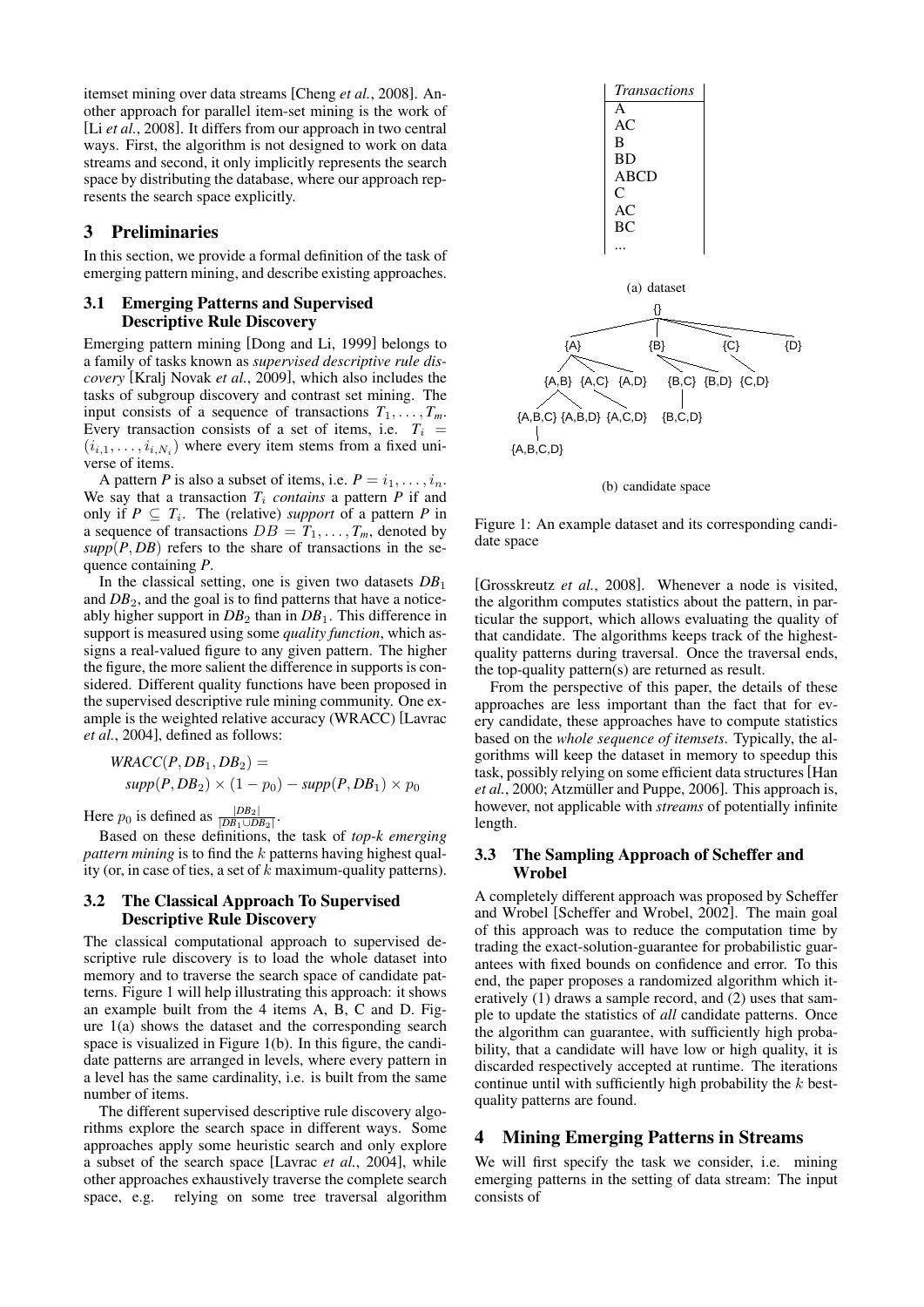| $\sim$ | - | $\cdots$ |  |
|--------|---|----------|--|
|        |   | $\cdots$ |  |

Figure 2: Statistics stored for every candidate pattern

- an itemset stream, that is a (potentially infinite) sequence of pairs  $(T, t)$ , where *T* is a transaction and t a timestamp. We assume the timestamps to be monotonically increasing.
- an integer k, and two timeframes  $W_{old}$  and  $W_{new}$ .

The output is a mapping, from every time  $t$  to the emerging patterns wrt.  $DB_{new}(t, W_{new})$  and  $DB_{old}(t, W_{new}, W_{old})$ . Here,  $DB_{new}(t, W_{new})$  consists of all "new" transactions having a timestamp in the interval  $(t - W_{new}, t]$ , and  $DB_{new}(t, W_{new})$  consists of all "old" transaction occurring in the interval  $(t - W_{new} - W_{old}, t - W_{new})$ .

## 4.1 Our Approach

Our approach is based on the idea of [Scheffer and Wrobel, 2002], namely to store a representation of the whole search space, together with statistics about the support of every candidate pattern. Unlike them, however, we are not concerned with probabilistic guarantees, as we do not aim for a randomized algorithm.

Another difference is that here, we are concerned with streaming data, and that our goal is to compute the emerging patterns with respect to two time windows. To this end, we do not just store, for every pattern, the number of occurrences in two datasets, but instead have to store all information required to continuously calculate the support in the two windows.

As storing all incoming transactions together with their timestamp would result in costs which are at least linear in the number of incoming transactions, instead we only store a discretized representation, which only stores the number of occurrences within  $m$  smaller time windows. Figure 2 illustrates the idea. In the first time window, the pattern occurred 5 times; in the second, it occurred 8 times, etc. As we are only interest in the frequency of patterns in the interval  $(t - W_{new} - W_{old}, t]$ , our representation can discard old time windows, which ensures that the size of the representation is limited.

The overall memory requirements for every entry in this data structure is bounded logarithmically in the number of incoming transactions. Overall, this approach has worstcase memory requirements bounded by  $O(\log(|\mathcal{T}|) \cdot |\mathcal{P}| \cdot$ m), where  $|\mathcal{T}|$  denotes the maximum number of incoming transactions within a timeframe of  $(W_{old} + W_{new})$ , m denotes the number of time windows used to cover the interval  $(t - W_{new} - W_{old}, t]$ , and  $|\mathcal{P}|$  denotes the size of the candidate pattern space.

### 4.2 Distributed Computation

One issue with the approach to store a representation of the search space is that this can result in large memory requirements. It is obvious that the size of the space search is exponential in the number of items, and that hence its representation may exceed the main memory of a single machine. For this reason, it would be desirable to have a *distributed* algorithm that can run on a *cluster* of machines. In particular, we aim at an algorithm that can (almost) uniformly distribute the representation of the search space on any given cluster of N machines.



Figure 3: Distribution of the Candidate Space on a Cluster of Machines

Our solution for splitting the search space is illustrated in Figure 3 and works as follows: On the left, the figure shows the candidate pattern space, while on the right the different machines in the cluster are presented. Every pattern from the candidate pattern space is mapped to one of the nodes in the cluster by a hash function. The hash function deterministically determines the target node for each candidate pattern. In the given example the cluster consists of three separate nodes where each node is responsible for storing the statistics of a subset of all patterns. Together, the nodes represent the entire search space. Whenever a certain candidate pattern needs to be updated, the algorithm can quickly identify the responsible node which subsequently updates the pattern's statistics in the search space.

#### 5 Implementation

We will now provide a overview of our implementation, which is based on the Akka toolkit.

#### 5.1 Akka

The Akka toolkit (http://akka.io/) provides a high-level framework for developing distributed applications following the actor model. The user can create actors that implement different behavior. These actors can be distributed to remote nodes and communicate with each other by passing messages. With this, the user can create an topology of data-source and compute nodes, define their relations and the functions that are applied on the data.

Akka was chosen over other frameworks like Hadoop or Storm for different reasons. In contrast to Strom, Akka proved to have a more mature code base and documentation. Hadoop's focus on the other hand lies more on batch data processing than on streaming data processing.

# 5.2 A topology for Emerging Pattern Mining

Figure 4 describes the central topology of our system for mining Emerging Patterns. The control flow goes from left to right. The leftmost node represents a source of transactions. Regarding the Twitter example, this node would emit a flow of tweets. A transaction dispatcher node connects to the data stream and distributes the received transactions to a set of candidate pattern generator nodes by a broadcast. Every generator node receives the transaction *T*and subsequently creates a set of patterns that consists of all those patterns that are affected by the transaction and are element of its partition of the candidate space.

To control the amount of memory and computation required, we additionally restrict the cardinality of the patterns considered. This is a standard approach in supervised descriptive rule discovery (e.g. [Grosskreutz *et al.*,